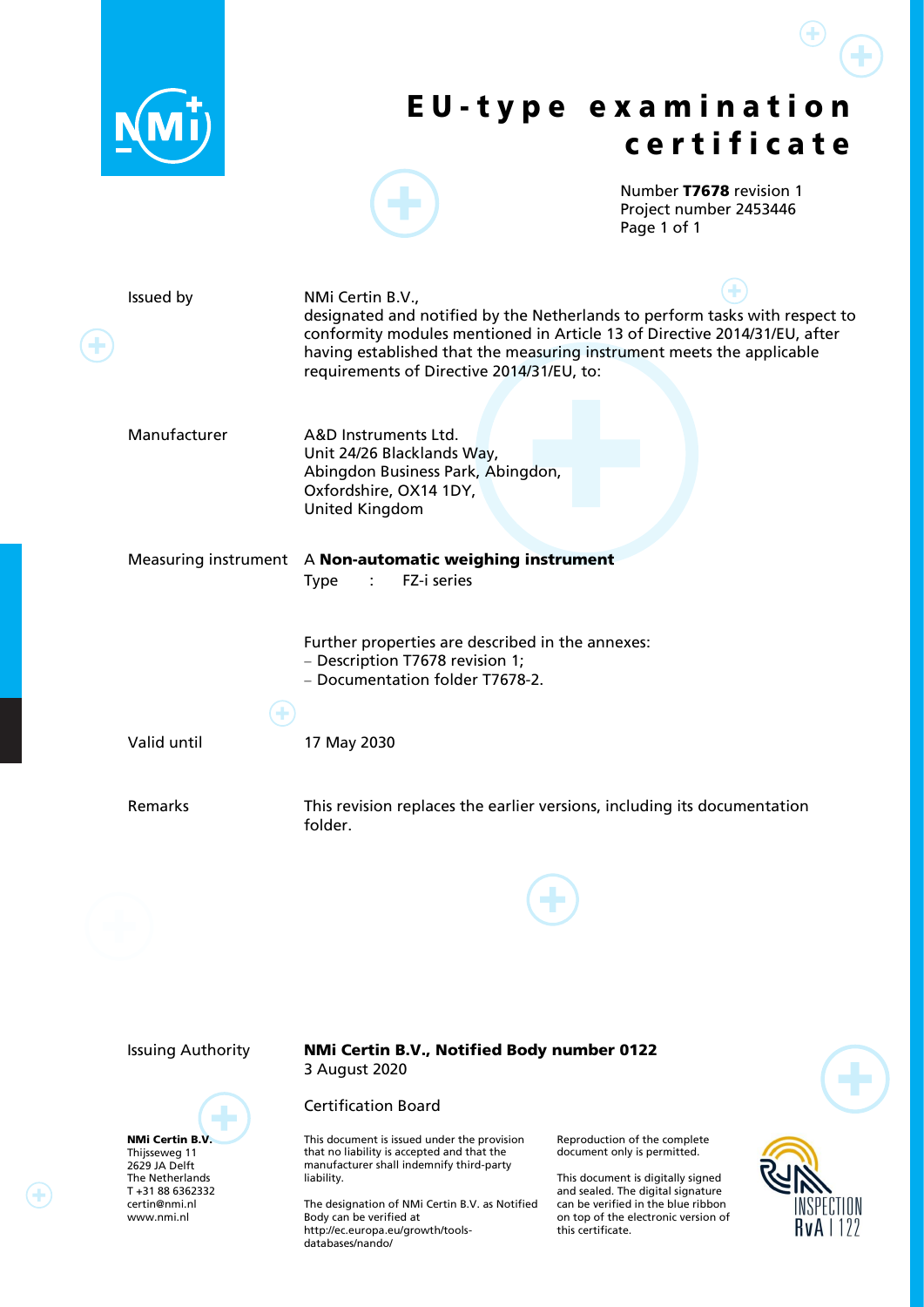

Number T7678 revision 1 Project number 2453446 Page 1 of 4

#### 1 General information about the non-automatic weighing instrument

All properties of the non-automatic weighing instrument, whether mentioned or not, shall not be in conflict with the legislation.

This certificate contains references to other certificates. The properties mentioned in these certificates shall be observed in addition to the properties mentioned in this certificate.

#### 1.1 Essential parts

The electronics;

The mechanical assembly with weighing cell.

See block diagram;

| ll Number             | Pages | Description   | Remarks                  |
|-----------------------|-------|---------------|--------------------------|
| $\parallel$ 7678/1-01 |       | Block diagram | $\overline{\phantom{0}}$ |

EMI protection measure:

additional noise filters L2XX.

#### 1.2 Essential characteristics

| Accuracy class                    |                                                 |
|-----------------------------------|-------------------------------------------------|
| Maximum capacity                  | 122 g ≤ Max ≤ 3200 g or 610 ct ≤ Max ≤ 16000 ct |
| Verification scale interval       | $e \ge 0.01$ g or $e \ge 0.1$ ct                |
| Actual scale interval             | $e = 10$ d                                      |
| Weighing range(s)                 | Single interval                                 |
| Maximum number of scale intervals | $n \leq 32000$                                  |
| Tare                              | $T \le -100\%$                                  |
| Temperature range                 | +10 °C / +30 °C                                 |
| Power supply voltage              | 100 - 240 V AC 50/60 Hz                         |
| Software identification           | $P-4.xxx$<br>$(x = 099)$                        |

The software identification is displayed at start-up.

The non-automatic weighing instrument has embedded software.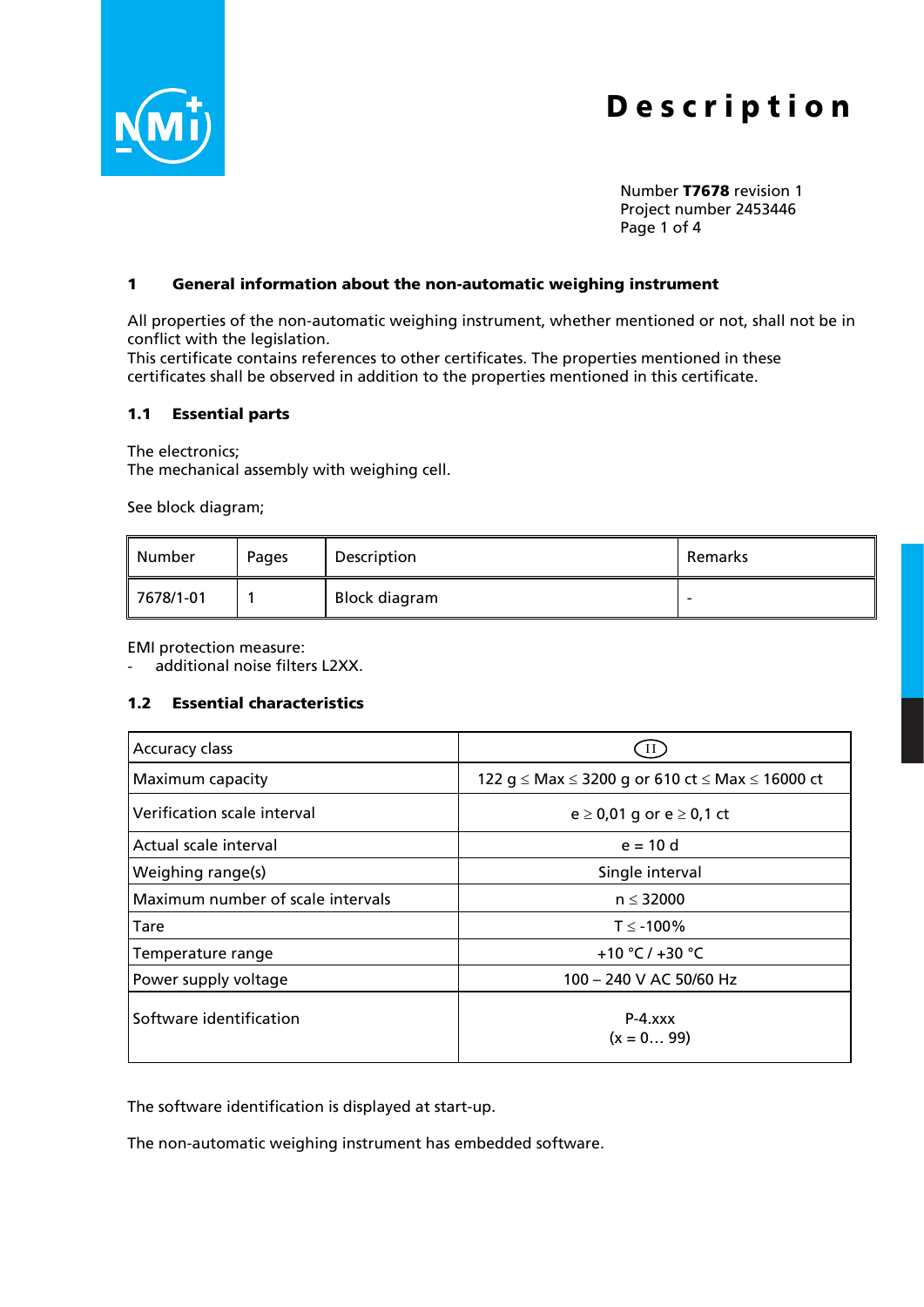

Number T7678 revision 1 Project number 2453446 Page 2 of 4

#### 1.3 Essential shapes

| Number                | Pages    | Description   | Remarks |
|-----------------------|----------|---------------|---------|
| $\parallel$ 7678/1-02 | <u>_</u> | Exploded view | ۰       |

The data plate is secured against removal by sealing or will be destroyed when removed.

Inside the cabinet is an adjustment lock, located on the main board.

### 1.4 Conditional parts

The non-automatic weighing instrument may be equipped with peripheral equipment which is used for the applications listed in Article 1(2), (a) to (f) of Directive 2014/31/EU, provided that the peripheral equipment is certified to be connected to a non-automatic weighing instrument by a Notified Body responsible for type examination under Directive 2014/31/EU, or, that the equipment and the use of the equipment complies with the requirements of WELMEC 2.5 Issue 2 clause 2.2.

The non-automatic weighing instrument is fitted with a levelling device and a level indicator, unless the instrument is installed in a fixed position. A ring on the level indicator indicates when the maximum tilt is exceeded.

The non-automatic weighing instrument may be equipped with one or more of the following protective interfaces that have not to be secured:

- RS232C;
- USB (only for devices placed on the market between 17 May 2010 and 17 May 2020);
- Ethernet (only for devices placed on the market between 17 May 2010 and 17 May 2020).

Power supply:

- AC/DC plug-in power supply: UUX310-1210.

#### 1.5 Non-essential parts

The non-automatic weighing instrument may be connected to non-essential devices, for example but not limited to bar code readers, foot switches, second displays and cash drawers, provided that:

- They do not present primary data used for purposes mentioned in Article 1(2), (a) to (f) of Directive 2014/31/EU unless the "Preliminary observation" in Annex I of the Directive is satisfied;
- They do not lead to an instrument having other essential characteristics than those fixed by this certificate.

Other non-essential parts:

Internal battery (only for devices placed on the market between 17 May 2010 and 17 May 2020).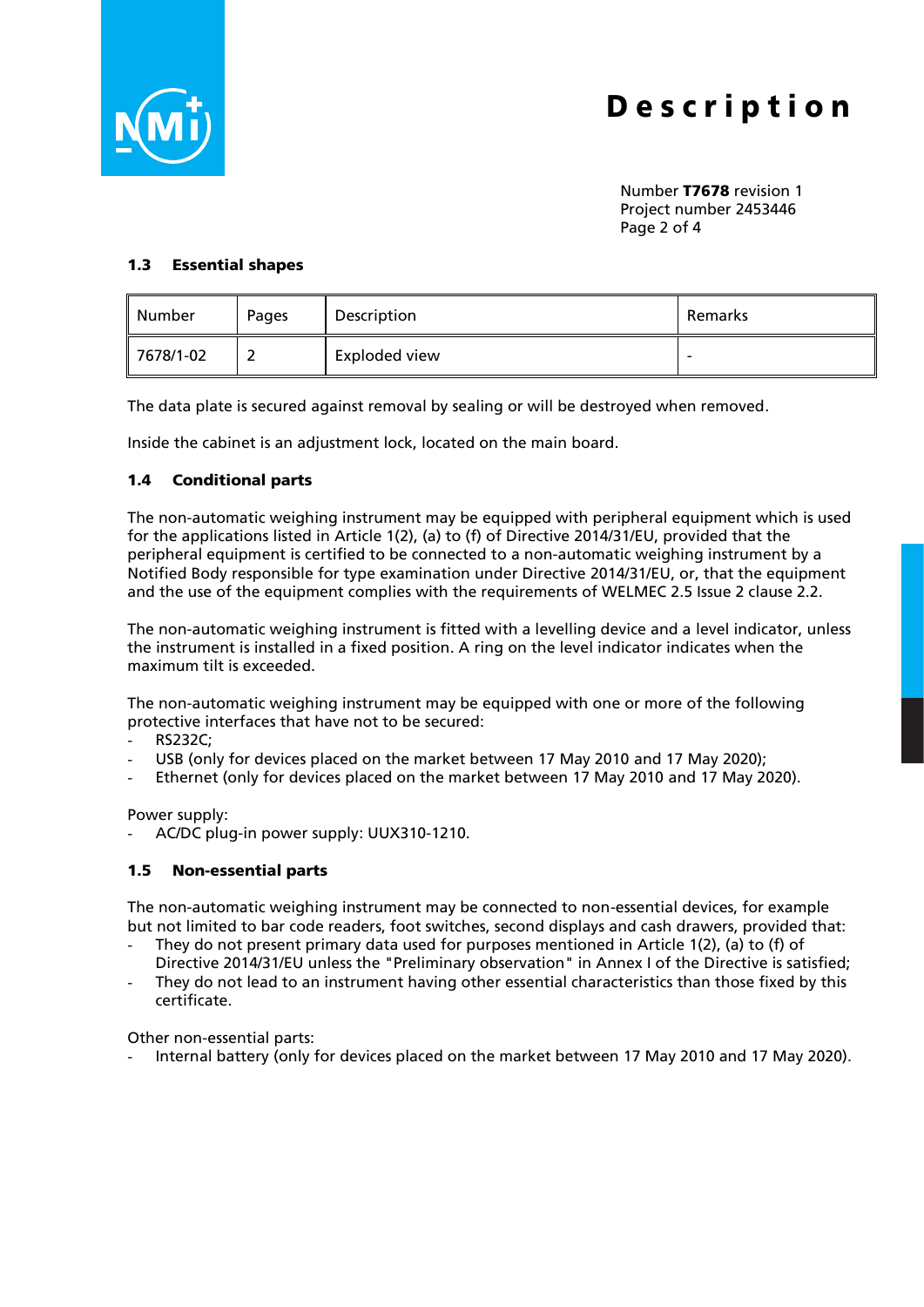

Number T7678 revision 1 Project number 2453446 Page 3 of 4

#### 2 Information about the main constituent parts of the non-automatic weighing instrument

#### 2.1 The electronics

### 2.1.1 Essential parts

| Number    | Pages | Description | Remarks                  |
|-----------|-------|-------------|--------------------------|
| 7678/1-03 |       | A/D board   | $\overline{\phantom{a}}$ |
| 7678/1-04 | 4     | Mainboard   | including part list      |

### 2.1.2 Essential characteristics

List of legally relevant functions:

- Determination stability of equilibrium, with fast, medium or slow response;
- Combined semi-automatic zero-setting and subtractive tare balancing;
- Initial zero-setting;
- Zero-tracking;
- Initial subtractive tare balancing;
- Indication of stable equilibrium;
- Calibration / set-up mode via a switch on the power source board;
- Automatic span adjustment with internal calibration mass;

operational after:

- after switch on;
- when  $\Lambda t \leq 3$  °C:
- completing a fixed algorithm.
- Semi-automatic span adjustment with external calibration mass via a switch on the power source board;
- Acting upon significant faults;
- Checking the display;
- Weighing unstable samples;
- Weight unit selection (g, mg, ct, ozt);
- Percentage mode;
- Piece counting mode;
- Statistical calculation mode.

#### 2.1.3 Non-essential parts

Display; Keyboard.